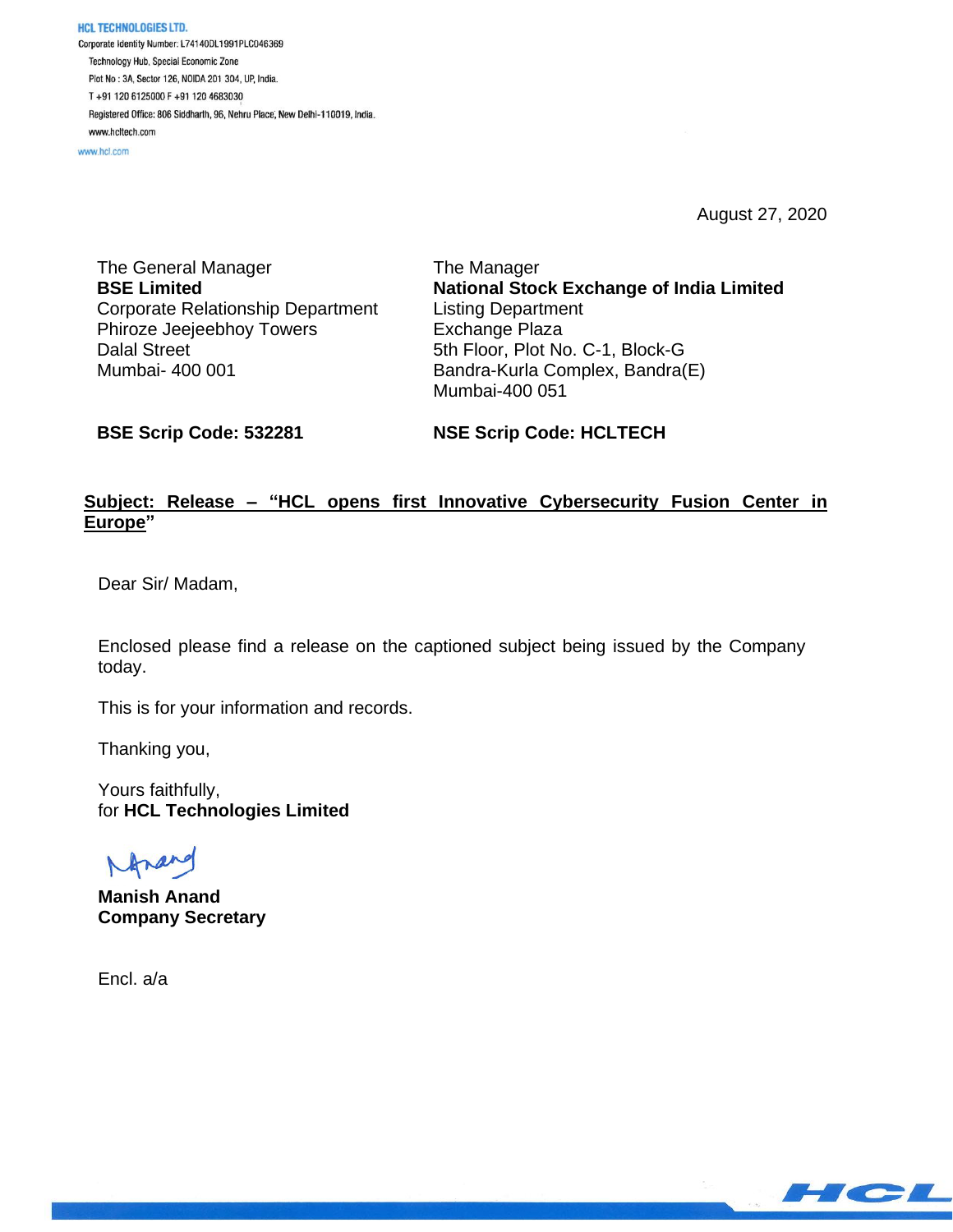

## **HCL opens first Innovative Cybersecurity Fusion Center in Europe**

**Gothenburg, Sweden and Noida, India – 27th August 2020** – [HCL Technologies](https://www.hcltech.com/) (HCL), a leading global technology company, announced the opening of its first European Cybersecurity Fusion Center (CSFC) in Gothenburg, Sweden. HCL's CSFC is a state-of-the-art security operations and response facility, integrating multi-domain security teams, processes and cutting-edge analytics enabling organizations to detect threats faster and resolve incidents efficiently. The Gothenburg CSFC further strengthens HCL's global innovation drive, adding to the cybersecurity capabilities of its existing network of five CSFC's across North America and Asia.

The rapid shift to remote working for many organizations, due to the COVID-19 pandemic, has led to the emergence of new threats, forcing IT teams to rewrite their security playbooks. Powered by HCL's innovative [Dynamic Cybersecurity Framework,](https://www.hcltech.com/cyber-security-grc-services#dynamiccybersecurity) the CSFC addresses these needs through the capability to analyze millions of events per second.

Maninder Singh, Corporate Vice President, Cybersecurity Services at HCL Technologies said, "Cybersecurity is a key focus for HCL, as it plays a vital role in enabling organizations to transform in a rapidly evolving world where new-age applications, cloud and IoT are defining the future digital enterprise. Our CSFC's enable this by defending organizations' digital assets and the Gothenburg Center is perfectly placed to effectively meet the most complex needs of our global customers."

Apart from simply monitoring and alerting, HCL's CSFC also resolves and remediates incidents. It will help European organizations comply with local regulations concerning data sovereignty.

The Gothenburg CSFC holistically monitors IT, Internet of Things, Industrial Internet of Things and factory operational technology environments. It uses insights from multiple cyber threat intelligence sources for proactive targeted threat hunting. The Gothenburg CSFC will also be armed with the stateof-the-art Security Orchestration and Automation Platform (SOAR), providing high-quality cyber defense capabilities to customers.

"It's fantastic to see a leading global technology company like HCL choosing our city as the ideal home for its top cybersecurity talent," said Patrik Andersson, CEO, Business Region Göteborg. "HCL's commitment to creating more career opportunities and attracting even more skilled workers from other countries will be a major benefit to the local business community."

"A strong track record of providing cybersecurity, governance, risk and compliance services as HCL does is key to creating trust in times of digital servitization," said Jan Horsager, Research Director at IDC Nordic. "It is positive to see HCL strengthening its offering by adding regional coverage from Europe as well as expanding both security capabilities and technology innovation."

For more details on career opportunities at the new CSFC, please visit: [www.hcltech.com/careers](http://www.hcltech.com/careers) 

### **About HCL Technologies**

HCL Technologies (HCL) empowers global enterprises with technology for the next decade today. HCL's Mode 1-2-3 strategy through its deep-domain industry expertise, customer-centricity and entrepreneurial culture of ideapreneurship™ enables businesses transform into next-gen enterprises.

HCL offers its services and products through three business units - IT and Business Services (ITBS), Engineering and R&D Services (ERS) and Products & Platforms (P&P). ITBS enables global enterprises to transform their businesses through offerings in areas of Applications, Infrastructure,